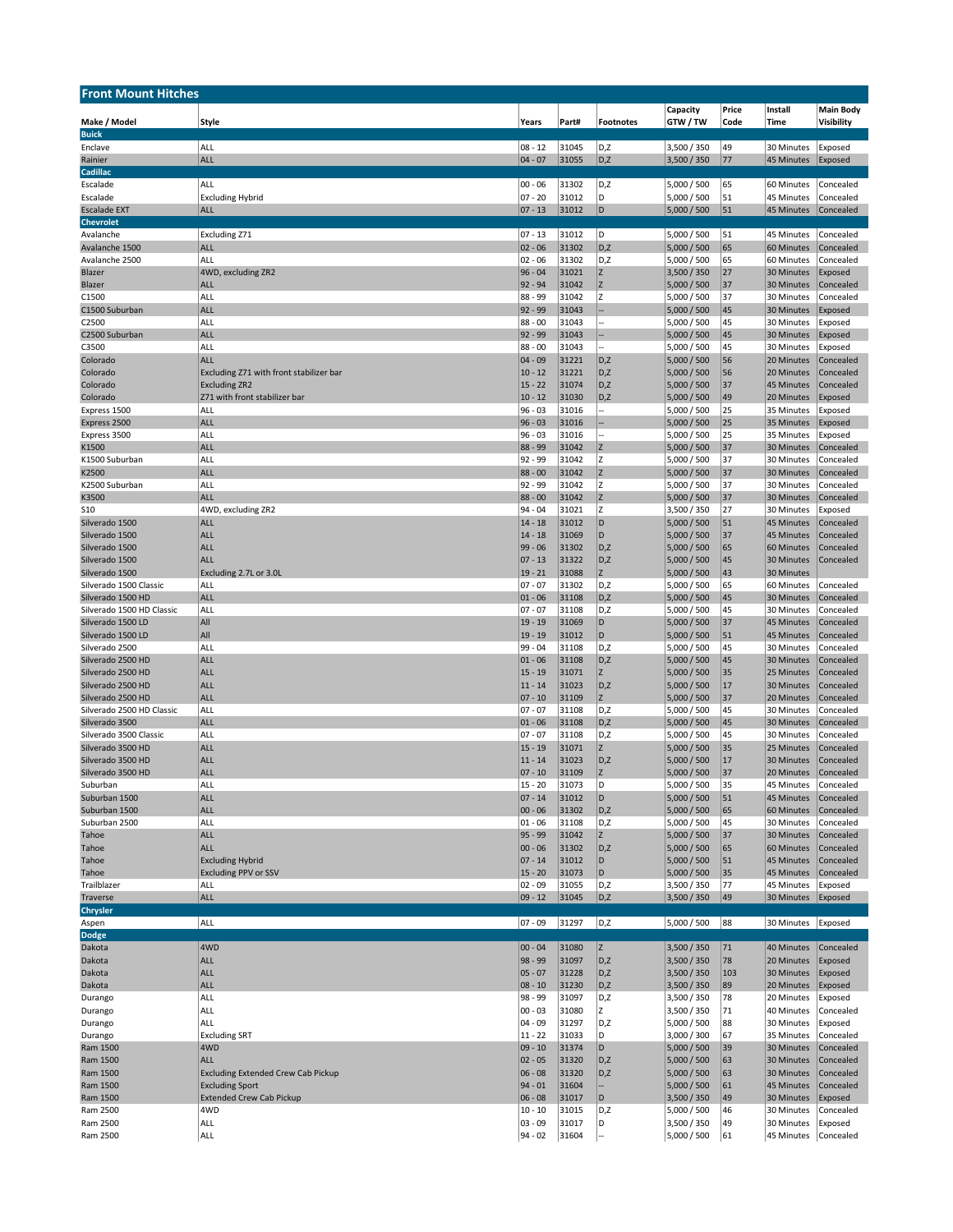| Ram 3500                   | <b>ALL</b>                                                          | $94 - 02$               | 31604          |          | 5,000 / 500                | 61       | 45 Minutes               | Concealed              |
|----------------------------|---------------------------------------------------------------------|-------------------------|----------------|----------|----------------------------|----------|--------------------------|------------------------|
| Ram 3500                   | ALL                                                                 | $10 - 10$               | 31065          | D        | 3,500 / 350                | 45       | 45 Minutes               | Exposed                |
| Ram 3500                   | <b>Excluding Laramie</b>                                            | $03 - 09$               | 31017          | D        | 3,500 / 350                | 49       | 30 Minutes               | Exposed                |
| Ford                       |                                                                     |                         |                |          |                            |          |                          |                        |
| $E-150$                    | ALL                                                                 | $08 - 14$               | 31053          | D        | 5,000 / 500                | 33       | 30 Minutes               | Exposed                |
| E-150                      | ALL                                                                 | $03 - 07$               | 33055          |          | 5,000 / 500                | 33       | 20 Minutes               | Concealed              |
| E-150 Econoline<br>$E-250$ | <b>ALL</b><br>ALL                                                   | $91 - 02$<br>$03 - 07$  | 33055<br>33055 |          | 5,000 / 500                | 33<br>33 | 20 Minutes<br>20 Minutes | Concealed<br>Concealed |
| E-250                      | <b>ALL</b>                                                          | $08 - 14$               | 31053          | D        | 5,000 / 500<br>5,000 / 500 | 33       | 30 Minutes               | Exposed                |
| E-250 Econoline            | <b>ALL</b>                                                          | $91 - 02$               | 33055          |          | 5,000 / 500                | 33       | 20 Minutes               | Concealed              |
| E-350 Econoline            | <b>ALL</b>                                                          | $91 - 98$               | 33055          |          | 5,000 / 500                | 33       | 20 Minutes               | Concealed              |
| E-350 Super Duty           | <b>ALL</b>                                                          | $99 - 07$               | 33055          |          | 5,000 / 500                | 33       | 20 Minutes               | Concealed              |
| E-350 Super Duty           | <b>ALL</b>                                                          | $08 - 14$               | 31053          | D        | 5,000 / 500                | 33       | 30 Minutes               | Exposed                |
| Edge                       | <b>ALL</b>                                                          | $11 - 13$               | 31050          | D        | 3,500 / 350                | 63       | 30 Minutes               | Concealed              |
| Escape                     | <b>ALL</b>                                                          | $11 - 12$               | 31025          | D        | 3,500 / 350                | 55       | 40 Minutes               | Exposed                |
| Escape                     | <b>ALL</b>                                                          | $05 - 10$               | 31650          | D        | 3,500 / 350                | 78       | 90 Minutes               | Exposed                |
| Excursion                  | ALL                                                                 | $00 - 05$               | 31114          | Z        | 5,000 / 500                | 71       | 60 Minutes               | Concealed              |
| Expedition                 | 4WD                                                                 | $07 - 08$               | 31368          | D,Z      | 5,000 / 500                | 71       | 30 Minutes               | Concealed              |
| Expedition                 | 4WD with Factory Tow Hooks                                          | $03 - 06$               | 31352          | D,Z      | 5,000 / 500                | 56       | 30 Minutes               | Concealed              |
| Expedition                 | 4WD with Factory Tow Hooks                                          | $99 - 02$               | 31038          | Z        | 5,000 / 500                | 46       | 45 Minutes               | Concealed              |
| Expedition                 | 4WD with Factory Tow Hooks                                          | $97 - 98$               | 31049          | Z        | 5,000 / 500                | 45       | 30 Minutes               | Concealed              |
| Expedition                 | <b>ALL</b>                                                          | $09 - 17$               | 31068          | D,Z      | 5,000 / 500                | 56       | 30 Minutes               | Exposed                |
| Expedition                 | All                                                                 | $18 - 20$               | 31083          | Z        | 5,000 / 500                | 45       | 30 Minutes               | Concealed              |
| Explorer                   | ALL                                                                 | $97 - 01$               | 31051          |          | 3,500 / 350                | 77       | 30 Minutes               | Concealed              |
| Explorer                   | ALL                                                                 | $07 - 10$               | 31545          | Z        | 5,000 / 500                | 69       | 30 Minutes               | Concealed              |
| Explorer                   | Excluding 2.0L EcoBoost                                             | $11 - 16$               | 31052          | D        | 3,500 / 350                | 78       | 30 Minutes               | Exposed                |
| Explorer                   | <b>Excluding Sport</b>                                              | $02 - 06$               | 31540          | D        | 5,000 / 500                | 37       | 30 Minutes               | Concealed              |
| <b>Explorer Sport Trac</b> | <b>ALL</b>                                                          | $07 - 10$               | 31545          | Z<br>Z   | 5,000 / 500                | 69       | 30 Minutes               | Concealed              |
| <b>Explorer Sport Trac</b> | <b>ALL</b>                                                          | $ 01 - 05$              | 31407          |          | 3,500 / 350                | 51       | 20 Minutes               | Exposed                |
| <b>Explorer Sport Trac</b> | <b>ALL</b>                                                          | $ 01 - 05$<br>$97 - 98$ | 31029          |          | 5,000 / 500                | 55       | 30 Minutes               | Exposed                |
| F-150                      | 4WD with Factory Tow Hooks                                          |                         | 31049          | Z        | 5,000 / 500                | 45       | 30 Minutes<br>45 Minutes | Concealed<br>Concealed |
| F-150                      | 4WD with Factory Tow Hooks                                          | $99 - 03$               | 31038          | Z<br>÷.  | 5,000 / 500                | 46       |                          |                        |
| F-150<br>F-150             | ALL<br>ALL                                                          | $92 - 96$<br>$09 - 14$  | 31026          | D,Z      | 5,000 / 500                | 63<br>56 | 30 Minutes<br>30 Minutes | Concealed              |
|                            |                                                                     | $04 - 08$               | 31068          |          | 5,000 / 500                |          |                          | Exposed                |
| F-150<br>F-150             | ALL                                                                 | $15 - 21$               | 31352<br>31083 | D,Z<br>Z | 5,000 / 500<br>5,000 / 500 | 56<br>45 | 30 Minutes<br>30 Minutes | Concealed<br>Concealed |
| F-150 Heritage             | Excluding automatic deploying air dam<br>4WD with Factory Tow Hooks | $04 - 04$               | 31038          | Z        | 5,000 / 500                | 46       | 45 Minutes               | Concealed              |
| $F-250$                    | 2WD                                                                 | $92 - 96$               | 31311          | Z        | 5,000 / 500                | 43       | 25 Minutes               | Exposed                |
| F-250                      | 4WD                                                                 | $92 - 97$               | 31310          | Z        | 5,000 / 500                | 37       | 30 Minutes               | Concealed              |
| F-250                      | 4WD with Factory Tow Hooks                                          | 99 - 99                 | 31038          | Z        | 5,000 / 500                | 46       | 45 Minutes               | Concealed              |
| F-250                      | 4WD with Factory Tow Hooks                                          | $97 - 98$               | 31049          | Z        | 5,000 / 500                | 45       | 30 Minutes               | Concealed              |
| F-250                      | Heavy duty, 2WD                                                     | $97 - 97$               | 31311          | Z        | 5,000 / 500                | 43       | 25 Minutes               | Exposed                |
| F-250 Super Duty           | 4WD                                                                 | $11 - 16$               | 31018          | D,Z      | 5,000 / 500                | 55       | 45 Minutes               | Concealed              |
| F-250 Super Duty           | <b>ALL</b>                                                          | $08 - 10$               | 31008          | D,Z      | 5,000 / 500                | 37       | 20 Minutes               | Concealed              |
| F-250 Super Duty           | All                                                                 | $17 - 22$               | 31078          | D,Z      | 5,000 / 500                | 49       | 30 Minutes               | Concealed              |
| F-250 Super Duty           | <b>ALL</b>                                                          | $04 - 07$               | 31114          | Z        | 5,000 / 500                | 71       | 60 Minutes               | Concealed              |
| F-250 Super Duty           | With Blocker Beam                                                   | $99 - 03$               | 31014          |          | 5,000 / 500                | 71       | 45 Minutes               | Concealed              |
| F-250 Super Duty           | <b>Without Blocker Beam</b>                                         | $99 - 03$               | 31114          | Z        | 5,000 / 500                | 71       | 60 Minutes               | Concealed              |
| F-350                      | 2WD                                                                 | $92 - 96$               | 31311          | Z        | 5,000 / 500                | 43       | 25 Minutes               | Exposed                |
| F-350                      | 2WD Diesel Only                                                     | $97 - 97$               | 31311          | Z        | 5,000 / 500                | 43       | 25 Minutes               | Exposed                |
| F-350                      | 4WD                                                                 | $92 - 97$               | 31310          | Z        | 5,000 / 500                | 37       | 30 Minutes               | Concealed              |
| F-350 Super Duty           | 4WD                                                                 | $11 - 16$               | 31018          | D,Z      | 5,000 / 500                | 55       | 45 Minutes               | Concealed              |
| F-350 Super Duty           | <b>ALL</b>                                                          | $08 - 10$               | 31008          | D,Z      | 5,000 / 500                | 37       | 20 Minutes               | Concealed              |
| F-350 Super Duty           | <b>ALL</b>                                                          | $17 - 19$               | 31078          | D,Z      | 5,000 / 500                | 49       | 30 Minutes               | Concealed              |
| F-350 Super Duty           | <b>ALL</b>                                                          | $04 - 07$               | 31114          | Z        | 5,000 / 500                | 71       | 60 Minutes               | Concealed              |
| F-350 Super Duty           | Excluding dual rear wheels                                          | $20 - 22$               | 31078          | D, Z     | 5,000 / 500                | 49       | 30 Minutes Concealed     |                        |
| F-350 Super Duty           | With Blocker Beam                                                   | $99 - 03$               | 31014          |          | 5,000 / 500                | 71       | 45 Minutes               | Concealed              |
| F-350 Super Duty           | Without Blocker Beam                                                | $99 - 03$               | 31114          | Z        | 5,000 / 500                | $71\,$   | 60 Minutes               | Concealed              |
| F-450 Super Duty           | ALL                                                                 | $99 - 07$               | 31114          | z        | 5,000 / 500                | 71       | 60 Minutes               | Concealed              |
| F-450 Super Duty           | ALL                                                                 | $08 - 10$               | 31008          | D,Z      | 5,000 / 500                | 37       | 20 Minutes               | Concealed              |
| F-450 Super Duty           | All                                                                 | $17 - 19$               | 31078          | D,Z      | 5,000 / 500                | 49       | 30 Minutes               | Concealed              |
| F-550 Super Duty           | <b>ALL</b>                                                          | $08 - 10$               | 31008          | D,Z      | 5,000 / 500                | 37       | 20 Minutes               | Concealed              |
| F-550 Super Duty           | Cab & Chassis with 34 In. Frame (O.D.)                              | $99 - 07$               | 31114          | z        | 5,000 / 500                | 71       | 60 Minutes               | Concealed              |
| Ranger                     | Except models with front cross member and Canadian built 2WD models | $92 - 11$               | 31063          | D        | 3,500 / 350                | 63       | 30 Minutes               | Concealed              |
| <b>GMC</b>                 |                                                                     |                         |                |          |                            |          |                          |                        |
| Acadia                     | <b>ALL</b>                                                          | $09 - 11$               | 31045          | D,Z      | 3,500 / 350                | 49       | 30 Minutes               | Exposed                |
| C1500                      | ALL                                                                 | 88 - 99                 | 31042          | Z        | 5,000 / 500                | 37       | 30 Minutes               | Concealed              |
| C1500 Suburban             |                                                                     |                         |                |          |                            |          |                          |                        |
| C2500                      | <b>ALL</b>                                                          | $92 - 99$               | 31043          |          | 5,000 / 500                | 45       | 30 Minutes               | Exposed                |
| C2500 Suburban             | ALL                                                                 | $88 - 00$               | 31043          |          | 5,000 / 500                | 45       | 30 Minutes               | Exposed                |
|                            | ALL                                                                 | $92 - 99$               | 31043          |          | 5,000 / 500                | 45       | 30 Minutes               | Exposed                |
| C3500                      | ALL                                                                 | $88 - 00$               | 31043          |          | 5,000 / 500                | 45       | 30 Minutes               | Exposed                |
| Canyon                     | <b>ALL</b>                                                          | $15 - 22$               | 31074          | D,Z      | 5,000 / 500                | 37       | 45 Minutes               | Concealed              |
| Canyon                     | <b>ALL</b>                                                          | $04 - 09$               | 31221          | D,Z      | 5,000 / 500                | 56       | 20 Minutes               | Concealed              |
| Canyon                     | Excluding Z71 with front stabilizer bar                             | $10 - 12$               | 31221          | D,Z      | 5,000 / 500                | 56       | 20 Minutes               | Concealed              |
| Canyon                     | Z71 with front stabilizer bar                                       | $10 - 12$               | 31030          | D,Z      | 5,000 / 500                | 49       | 20 Minutes               | Exposed                |
| Envoy                      | ALL                                                                 | $02 - 09$               | 31055          | D,Z      | 3,500 / 350                | 77       | 45 Minutes               | Exposed                |
| Jimmy                      | 4WD                                                                 | $94 - 01$               | 31021          | Z        | 3,500 / 350                | 27       | 30 Minutes               | Exposed                |
| K1500                      | ALL                                                                 | 88 - 99                 | 31042          | Z        | 5,000 / 500                | 37       | 30 Minutes               | Concealed              |
| K1500 Suburban             | <b>ALL</b>                                                          | $92 - 99$               | 31042          | Z        | 5,000 / 500                | 37       | 30 Minutes               | Concealed              |
| K2500                      | ALL                                                                 | $88 - 00$               | 31042          | Z        | 5,000 / 500                | 37       | 30 Minutes               | Concealed              |
| K2500 Suburban             | ALL                                                                 | $ 92 - 99$              | 31042          | Z        | 5,000 / 500                | 37       | 30 Minutes               | Concealed              |
| K3500                      | ALL                                                                 | $88 - 00$               | 31042          | Z        | 5,000 / 500                | 37       | 30 Minutes               | Concealed              |
| Savana 1500<br>Savana 2500 | <b>ALL</b><br>ALL                                                   | $96 - 03$<br>$96 - 03$  | 31016<br>31016 |          | 5,000 / 500<br>5,000 / 500 | 25<br>25 | 35 Minutes<br>35 Minutes | Exposed<br>Exposed     |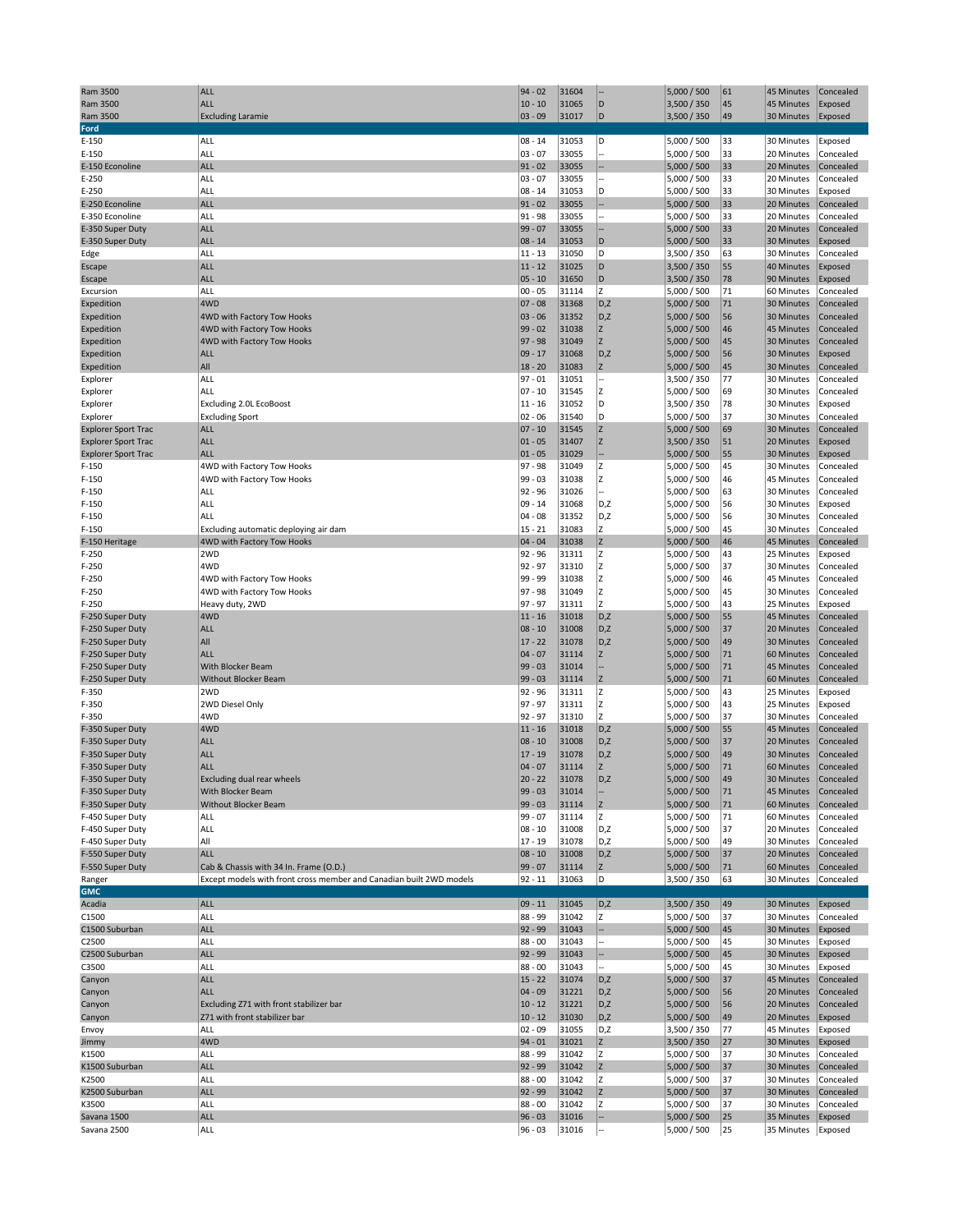| Savana 3500            | <b>ALL</b>                                                        | $96 - 03$              | 31016          | ÷              | 5,000 / 500                | 25       | 35 Minutes               | Exposed                |
|------------------------|-------------------------------------------------------------------|------------------------|----------------|----------------|----------------------------|----------|--------------------------|------------------------|
| Sierra 1500            | ALL                                                               | $14 - 18$              | 31012          | D              | 5,000 / 500                | 51       | 45 Minutes               | Concealed              |
|                        | ALL                                                               | $14 - 18$              | 31069          | D              | 5,000 / 500                | 37       |                          |                        |
| Sierra 1500            |                                                                   |                        |                |                |                            |          | 45 Minutes               | Concealed              |
| Sierra 1500            | ALL                                                               | $07 - 13$              | 31322          | D,Z            | 5,000 / 500                | 45       | 30 Minutes               | Concealed              |
| Sierra 1500            | ALL                                                               | 99 - 06                | 31302          | D,Z            | 5,000 / 500                | 65       | 60 Minutes               | Concealed              |
| Sierra 1500            | Excluding 2.7L, 3.0L, or Elevation                                | $19 - 21$              | 31088          | z              | 5,000 / 500                | 43       | 30 Minutes               |                        |
| Sierra 1500 Classic    | <b>ALL</b>                                                        | $07 - 07$              | 31302          | D,Z            | 5,000 / 500                | 65       | 60 Minutes               | Concealed              |
| Sierra 1500 HD         | ALL                                                               | $01 - 06$              | 31108          | D,Z            | 5,000 / 500                | 45       | 30 Minutes               | Concealed              |
|                        |                                                                   |                        |                |                |                            |          |                          |                        |
| Sierra 1500 HD Classic | <b>ALL</b>                                                        | $07 - 07$              | 31108          | D,Z            | 5,000 / 500                | 45       | 30 Minutes               | Concealed              |
| Sierra 1500 Limited    | ALL                                                               | 19 - 19                | 31069          | D              | 5,000 / 500                | 37       | 45 Minutes               | Concealed              |
| Sierra 1500 Limited    | ALL                                                               | $19 - 19$              | 31012          | D              | 5,000 / 500                | 51       | 45 Minutes               | Concealed              |
| Sierra 2500            | <b>ALL</b>                                                        | 99 - 04                | 31108          | D,Z            | 5,000 / 500                | 45       | 30 Minutes               | Concealed              |
| Sierra 2500 HD         | ALL                                                               | $01 - 06$              | 31108          | D,Z            | 5,000 / 500                | 45       | 30 Minutes               | Concealed              |
|                        |                                                                   |                        |                |                |                            |          |                          |                        |
| Sierra 2500 HD         | ALL                                                               | $15 - 19$              | 31071          | z              | 5,000 / 500                | 35       | 25 Minutes               | Concealed              |
| Sierra 2500 HD         | ALL                                                               | $11 - 14$              | 31023          | D,Z            | 5,000 / 500                | 17       | 30 Minutes               | Concealed              |
| Sierra 2500 HD         | ALL                                                               | $07 - 10$              | 31109          | Z              | 5,000 / 500                | 37       | 20 Minutes               | Concealed              |
| Sierra 2500 HD Classic | <b>ALL</b>                                                        | $07 - 07$              | 31108          | D,Z            | 5,000 / 500                | 45       | 30 Minutes               | Concealed              |
|                        |                                                                   |                        |                |                |                            |          |                          |                        |
| Sierra 3500            | ALL                                                               | $01 - 06$              | 31108          | D,Z            | 5,000 / 500                | 45       | 30 Minutes               | Concealed              |
| Sierra 3500 Classic    | <b>ALL</b>                                                        | $07 - 07$              | 31108          | D,Z            | 5,000 / 500                | 45       | 30 Minutes               | Concealed              |
| Sierra 3500 HD         | ALL                                                               | $15 - 19$              | 31071          | z              | 5,000 / 500                | 35       | 25 Minutes               | Concealed              |
| Sierra 3500 HD         | ALL                                                               | $11 - 14$              | 31023          | D,Z            | 5,000 / 500                | 17       | 30 Minutes               | Concealed              |
|                        | ALL                                                               | $07 - 10$              | 31109          | Z              | 5,000 / 500                | 37       | 20 Minutes               | Concealed              |
| Sierra 3500 HD         |                                                                   |                        |                |                |                            |          |                          |                        |
| Sonoma                 | 4WD                                                               | $94 - 04$              | 31021          | Z              | 3,500 / 350                | 27       | 30 Minutes               | Exposed                |
| Yukon                  | ALL                                                               | 92 - 99                | 31042          | z              | 5,000 / 500                | 37       | 30 Minutes               | Concealed              |
| Yukon                  | ALL                                                               | $15 - 20$              | 31073          | D              | 5,000 / 500                | 35       | 45 Minutes               | Concealed              |
| Yukon                  | ALL                                                               | $00 - 06$              | 31302          | D,Z            | 5,000 / 500                | 65       | 60 Minutes               | Concealed              |
|                        |                                                                   |                        | 31012          | D              |                            |          |                          |                        |
| Yukon                  | <b>Excluding Hybrid</b>                                           | $07 - 14$              |                |                | 5,000 / 500                | 51       | 45 Minutes               | Concealed              |
| Yukon XL               | ALL                                                               | $15 - 20$              | 31073          | D              | 5,000 / 500                | 35       | 45 Minutes               | Concealed              |
| Yukon XL 1500          | ALL                                                               | $00 - 06$              | 31302          | D,Z            | 5,000 / 500                | 65       | 60 Minutes               | Concealed              |
| Yukon XL 2500          | <b>ALL</b>                                                        | $01 - 06$              | 31108          | D,Z            | 5,000 / 500                | 45       | 30 Minutes               | Concealed              |
| Honda                  |                                                                   |                        |                |                |                            |          |                          |                        |
|                        |                                                                   |                        |                |                |                            |          |                          |                        |
| Pilot                  | ALL                                                               | $12 - 15$              | 31064          |                | 3,500 / 350                | 67       | 60 Minutes               | Exposed                |
| Pilot                  | ALL                                                               | $09 - 11$              | 31024          | D              | 3,500 / 350                | 46       | 60 Minutes               | Exposed                |
| Pilot                  | ALL                                                               | $03 - 08$              | 33328          | D,Z            | 3,500 / 350                | 65       | 35 Minutes               | Exposed                |
|                        | <b>ALL</b>                                                        | $06 - 14$              | 33328          | D,Z            | 3,500 / 350                | 65       | 35 Minutes               | Exposed                |
| Ridgeline              |                                                                   |                        |                |                |                            |          |                          |                        |
| Ridgeline              | <b>ALL</b>                                                        | $17 - 20$              | 31082          | D              | 5,000 / 500                | 51       | 30 Minutes               | Exposed                |
| Hummer                 |                                                                   |                        |                |                |                            |          |                          |                        |
| H3                     | ALL                                                               | $06 - 10$              | 31270          | Iz.            | 3,000 / 300                | 56       | 30 Minutes               | Exposed                |
| Hyundai                |                                                                   |                        |                |                |                            |          |                          |                        |
| Santa Fe               | <b>ALL</b>                                                        | $10 - 11$              | 31034          | D, N           | 3,500 / 350                | 45       | 45 Minutes               | Exposed                |
|                        |                                                                   |                        |                |                |                            |          |                          |                        |
| Jeep                   |                                                                   |                        |                |                |                            |          |                          |                        |
| Cherokee               | ALL                                                               | $84 - 01$              | 31084          | D              | 3,000 / 300                | 25       | 30 Minutes               | Exposed                |
|                        |                                                                   |                        |                |                |                            |          |                          |                        |
|                        |                                                                   |                        |                |                |                            |          |                          |                        |
| Comanche               | <b>ALL</b>                                                        | $86 - 92$              | 31084          | D              | 3,000 / 300                | 25       | 30 Minutes               | Exposed                |
| Commander              | 4WD                                                               | $06 - 10$              | 31056          |                | 3,500 / 350                | 77       | 45 Minutes               | Exposed                |
| Gladiator              | <b>Excluding Mojave or Rubicon</b>                                | $20 - 22$              | 31086          | D,Z            | 3,500 / 350                | 17       | 45 Minutes               |                        |
| <b>Grand Cherokee</b>  | ALL                                                               | $05 - 10$              | 31047          |                | 3,000 / 300                | 61       | 90 Minutes               | Exposed                |
|                        |                                                                   |                        |                |                |                            |          |                          |                        |
| <b>Grand Cherokee</b>  | ALL                                                               | $02 - 04$              | 31048          |                | 3,500 / 350                | 77       | 45 Minutes               | Concealed              |
| <b>Grand Cherokee</b>  | Excluding SRT, SRT8, Trailhawk, and models with factory tow hooks | $11 - 17$              | 31033          | D              | 3,000 / 300                | 67       | 35 Minutes               | Concealed              |
| Liberty                | <b>ALL</b>                                                        | $03 - 07$              | 31022          |                | 3,500 / 350                | 49       | 30 Minutes               | Exposed                |
| Liberty                | <b>ALL</b>                                                        | $08 - 13$              | 31020          | D              | 3,000 / 300                | 79       | 20 Minutes               | Concealed              |
|                        |                                                                   |                        |                | D              |                            |          | 30 Minutes               |                        |
| Wagoneer               | <b>Except Grand Wagoneer</b>                                      | 84 - 90                | 31084          |                | 3,000 / 300                | 25       |                          | Exposed                |
| Wrangler               | <b>ALL</b>                                                        | $97 - 06$              | 31028          |                | 3,500 / 350                | 43       | 30 Minutes               | Exposed                |
| Wrangler               | <b>ALL</b>                                                        | $87 - 06$              | 31408          | D,Z            | 3,500 / 350                | 22       | 30 Minutes               | Exposed                |
| Wrangler               | JK, excluding Hard Rock and 75th Anniversary bumpers              | $07 - 18$              | 31432          | D,Z            | 3,500 / 350                | 45       | 45 Minutes               | Concealed              |
|                        | JK, with hard rock bumper                                         | $07 - 18$              | 31433          | Z              | 3,500 / 350                | 59       | 20 Minutes               | Exposed                |
| Wrangler               |                                                                   |                        | 31086          | D, Z           |                            | 17       |                          |                        |
| Wrangler               | JL, excluding Rubicon 392                                         | $18 - 22$              |                |                | 3,500 / 350                |          | 45 Minutes               |                        |
| Lincoln                |                                                                   |                        |                |                |                            |          |                          |                        |
| Mark LT                | ALL                                                               | $06 - 08$              | 31352          | D,Z            | 5,000 / 500                | 56       | 30 Minutes               | Concealed              |
| Navigator              | 4WD                                                               | $07 - 08$              | 31368          | D,Z            | 5,000 / 500                | 71       | 30 Minutes               | Concealed              |
| Navigator              | <b>ALL</b>                                                        | $09 - 17$              | 31068          | D,Z            | 5,000 / 500                | 56       | 30 Minutes               | Exposed                |
|                        |                                                                   |                        |                |                |                            |          |                          |                        |
| Mazda                  |                                                                   |                        |                |                |                            |          |                          |                        |
| Tribute                | ALL                                                               | $05 - 11$              | 31650          | D              | 3,500 / 350                | 78       | 90 Minutes               | Exposed                |
| <b>Mercury</b>         |                                                                   |                        |                |                |                            |          |                          |                        |
| Mariner                | ALL                                                               | $05 - 10$              | 31650          | D              | 3,500 / 350                | 78       | 90 Minutes               | Exposed                |
|                        |                                                                   |                        |                |                |                            |          |                          |                        |
| Mariner                | <b>ALL</b>                                                        | $11 - 11$              | 31025          | D              | 3,500 / 350                | 55       | 40 Minutes               | Exposed                |
| Mountaineer            | ALL                                                               | $07 - 10$              | 31545          | z              | 5,000 / 500                | 69       | 30 Minutes               | Concealed              |
| Mitsubishi             |                                                                   |                        |                |                |                            |          |                          |                        |
| Raider                 | ALL                                                               | $ 08 - 09$             | 31230          | D,Z            | 3,500 / 350                | 89       | 20 Minutes               | Exposed                |
| <b>Nissan</b>          |                                                                   |                        |                |                |                            |          |                          |                        |
|                        |                                                                   |                        |                |                |                            |          |                          |                        |
| Armada                 | All                                                               | $17 - 20$              | 31081          | Z              | 5,000 / 500                | 78       | 30 Minutes               | Exposed                |
| Frontier               | <b>ALL</b>                                                        | $05 - 20$              | 31241          | Z              | 3,500 / 350                | 51       | 35 Minutes               | Exposed                |
| NV1500                 | ALL                                                               | $16 - 21$              | 31077          | z              | 5,000 / 500                | 43       | 20 Minutes               | Exposed                |
| <b>NV2500</b>          | All                                                               | $16 - 21$              | 31077          | Z              | 5,000 / 500                | 43       | 20 Minutes               | Exposed                |
|                        | All                                                               |                        | 31077          | z              |                            | 43       |                          |                        |
| NV3500                 |                                                                   | $16 - 21$              |                |                | 5,000 / 500                |          | 20 Minutes               | Exposed                |
| Pathfinder             | <b>ALL</b>                                                        | $05 - 12$              | 31241          | $\overline{z}$ | 3,500 / 350                | 51       | 35 Minutes               | Exposed                |
| Titan                  | 4WD                                                               | $09 - 15$              | 31061          |                | 5,000 / 500                | 67       | 45 Minutes               | Exposed                |
| Titan                  | ALL                                                               | $04 - 08$              | 31199          |                | 5,000 / 500                | 61       | 45 Minutes               | Exposed                |
|                        |                                                                   |                        |                |                |                            |          |                          |                        |
| <b>Titan XD</b>        | <b>ALL</b>                                                        | $16 - 17$              | 31077          | Z              | 5,000 / 500                | 43       | 20 Minutes               | Exposed                |
| Xterra                 | ALL                                                               | $05 - 15$              | 31514          | z              | 3,500 / 350                | 69       | 35 Minutes               | Exposed                |
| Ram                    |                                                                   |                        |                |                |                            |          |                          |                        |
| 1500                   | 4WD                                                               | $11 - 18$              | 31374          | D              | 5,000 / 500                | 39       | 30 Minutes               | Concealed              |
| 1500                   | <b>Excluding Rebel or diesel</b>                                  | $19 - 21$              | 31090          | $\overline{z}$ | 5,000 / 500                | 51       | 30 Minutes               | Concealed              |
|                        |                                                                   |                        |                |                |                            |          |                          |                        |
| 1500 Classic<br>2500   | 4WD, excluding Warlock<br>4WD                                     | $19 - 22$<br>$11 - 18$ | 31374<br>31015 | D<br>D,Z       | 5,000 / 500<br>5,000 / 500 | 39<br>46 | 30 Minutes<br>30 Minutes | Concealed<br>Concealed |